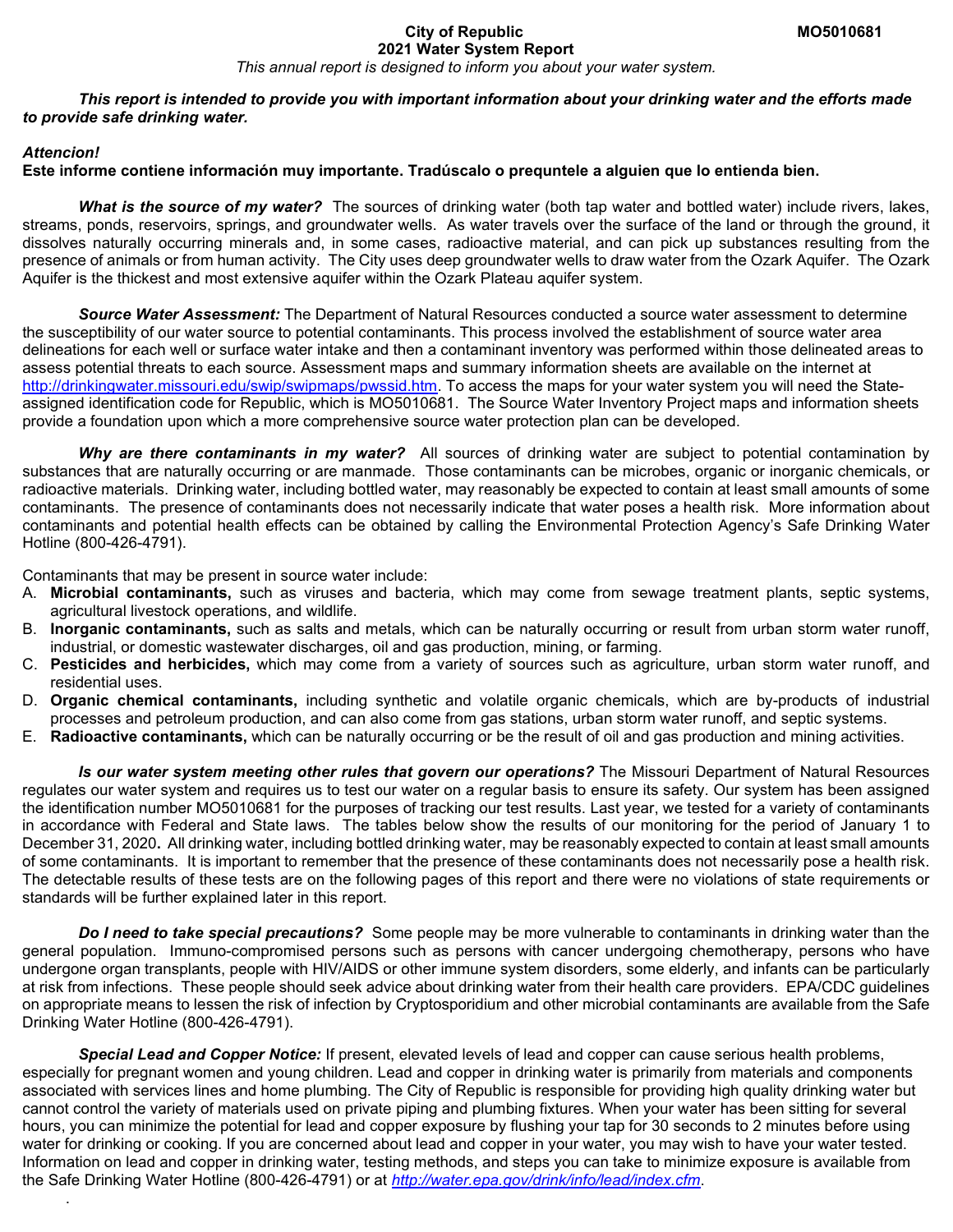#### **Definitions:**

Population: 18,600. This is the equivalent residential population served including non-bill paying customers.

MCLG: Maximum Contaminant Level Goal, or the level of a contaminant in drinking water below which there is no known or expected risk to health. MCLGs allow for a margin of safety.

MCL: Maximum Contaminant Level, or the highest level of a contaminant that is allowed in drinking water. MCLs are set as close to the MCLGs as feasible using the best available treatment technology.

SMCL. Secondary Maximum Contaminant Level, or the secondary standards that are non-enforceable guidelines for contaminants and may cause cosmetic effects (such as skin or tooth discoloration) or aesthetic effects (such as taste, odor or color) in drinking water. EPA recommends these standards but does not require water systems to comply.

AL: Action Level, or the concentration of a contaminant which, when exceeded, triggers treatment or other requirements which a water system must follow.

TT: Treatment Technique, or a required process intended to reduce the level of a contaminant in drinking water.

90th percentile: For lead and Copper testing. 10% of test results are above this level and 90% are below this level.

Level Found: is the average of all test results for a particular contaminant.

Range of Detections: Shows the lowest and highest levels found during a testing period, if only one sample was taken, then this number equals the Level Found.

MRLDG: Maximum Residual Disinfectant Level Goal, or the level of a drinking water disinfectant below which there is no known or expected risk to health.

MRDL: Maximum Residual Disinfectant Level, or the highest level of a disinfectant allowed in drinking water.

RAA: Running Annual Average, or the average of sample analytical results for samples taken during the previous four calendar quarters.

LRAA: Locational Running Annual Average, or the locational average of sample analytical results for samples taken during the previous four calendar quarters.

#### **Abbreviations:**

TTHM: Total Trihalomethanes (chloroform, bromodichloromethane, dibromochloromethane, and bromoform) as a group.

HAA5: Halo acetic Acids (mono-, di- and tri-chloroacetic acid, and mono- and di-bromoacetic acid) as a group.

ppb: parts per billion or micrograms per liter.

ppm: parts per million or milligrams per liter.

n/a: not applicable.

NTU: Nephelometric Turbidity Unit, used to measure cloudiness in drinking water.

MFL: million fibers per liter, used to measure asbestos concentration.

nd: not detectable at testing limits.

**The state has reduced monitoring requirements for certain contaminants to less often than once per year because the concentrations of these contaminants are not expected to vary significantly from year to year. Records with a sample year more than one year old are still considered representative.** 

### **During the 2021 calendar year, the City of Republic had no violation of drinking water regulations.**

| <b>Compliance Period</b>           | Lategory | Analyte | Type |
|------------------------------------|----------|---------|------|
| ) Violations Occurred in the<br>N۵ |          |         |      |
| Calendar Year 2021                 |          |         |      |

## **Regulated Contaminants**

| Regulated<br><b>Contaminants</b> | <b>Collection</b><br>Date | <b>Highest</b><br>Value | Range of<br><b>Detections</b> | <b>Units</b> | <b>MCL</b> | MCLG | <b>Typical Source</b>                                                                          |
|----------------------------------|---------------------------|-------------------------|-------------------------------|--------------|------------|------|------------------------------------------------------------------------------------------------|
| Barium                           | 4/9/2019                  | 0.080.2                 | $0.0165 - 0.0802$             | ppm          | MG/I       | MG/L | Discharge of drilling wastes; Discharge from metal<br>refineries; Erosion of natural deposits  |
| Fluoride                         | 4/9/2019                  | 0.50                    | $0.48 - 0.50$                 | ppm          | 4          | 4    | Erosion of natural deposits; Additive which promotes<br>strong teeth                           |
| Chromium                         | 4/9/2019                  | 0.00                    | 0.00                          | ppb          | 100        | 100  | Discharge from steel and pulp mills                                                            |
| Nitrate-<br>Nitrite              | 12/1/2021                 | 0.062                   | $0 - 0.062$                   | ppm          | 10         | 10   | Runoff from fertilizer use; Leaching from septic tanks,<br>sewage; Erosion of natural deposits |

| <b>Disinfection</b><br><b>Byproducts</b> | Sample Point | <b>Monitoring</b><br>Period | <b>Highest</b><br><b>LRAA</b> | <b>Range of Sampled</b><br><b>Results</b> | Units | <b>MCL</b> | <b>MCLG</b> | <b>Typical Source</b>                     |
|------------------------------------------|--------------|-----------------------------|-------------------------------|-------------------------------------------|-------|------------|-------------|-------------------------------------------|
| (HAA5)                                   | DBPDUAL-01   | 2019                        |                               | 0 - 0                                     | ppb   | 60         |             | Byproducts of drinking water disinfection |
| (HAA5)                                   | DBPDUAL-04   | 2019                        |                               | 0 - 0                                     | ppb   | 60         |             | Byproducts of drinking water disinfection |
| TTHM                                     | DBPDUAL-01   | 2021                        |                               | $2 - 2$                                   | ppb   | 80         |             | Byproducts of drinking water disinfection |
| TTHM                                     | DBPDUAL-04   | 2021                        |                               | $2.13 - 2.13$                             | ppb   | 80         |             | Byproducts of drinking water disinfection |

| Lead and<br>Copper | Date        | 90th percentile: 90%<br>of your water utility<br>levels were less than | <b>Range of Sampled</b><br><b>Results</b><br>(low to high) | Units | AL  | <b>Sites</b><br>Over AL | <b>Typical Source</b>                   |
|--------------------|-------------|------------------------------------------------------------------------|------------------------------------------------------------|-------|-----|-------------------------|-----------------------------------------|
| <b>COPPER</b>      | 2018 - 2020 | 0.0688                                                                 | $0.00322 - 0.143$                                          | ppm   | 1.3 |                         | Corrosion of household plumbing systems |
| LEAD               | 2018 - 2002 | 2.92                                                                   | 0 – 6.29                                                   | ppb   | 15  |                         | Corrosion of household plumbing systems |